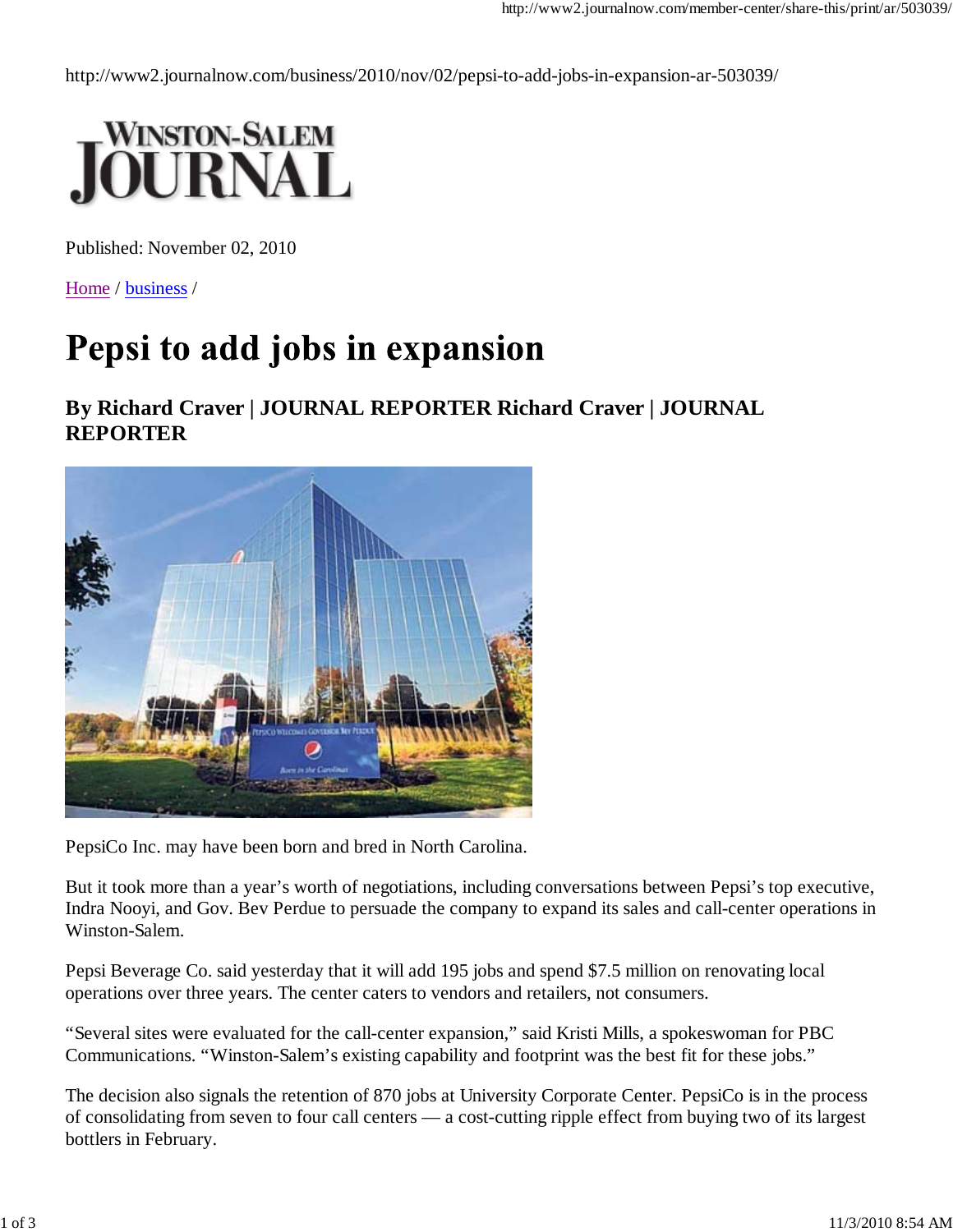Before a couple of hundred Pepsi employees and officials, Perdue said she and Keith Crisco, the state's Commerce secretary, had a "marvelous one-on-one conversation with your CEO about North Carolina and our love and our pride in this company."

"We were relentless with Pepsi. We wouldn't let this one die," Perdue said. "This isn't just about jobs and an expanding call center. It's the fact that in these globally competitive times, they could have gone anywhere in the world, but they chose to one more time re-up their commitment to this city."

The new jobs will pay an average of \$36,500 a year, plus benefits. Dan Stempkowski, a local vice president of business services for Pepsi Beverages, said the goal is to have at least 1,100 employees here by 2014.

Pepsi is eligible for \$400,000 in local incentives — \$250,000 from the city of Winston-Salem and \$150,000 from the Forsyth County Board of Commissioners — and a matching \$400,000 grant from the One North Carolina Fund.

Local officials said that Winston-Salem had competition from Chicago, Fargo, N.D., and Plano, Texas. PepsiCo operates call centers in Fargo and Plano.

The incentives "were more about playing defense with the Pepsi operations and not putting the community at risk of losing the existing jobs," Winston-Salem Mayor Allen Joines said. "It also was about not losing the community support from Pepsi as an employer and its employees."

John H. Boyd, a principal in The Boyd Co. Inc., a site-location consulting company in New Jersey, said he was not surprised by PepsiCo's decision.

"These are exactly the type of quality-driven, customer-service jobs that we see washing back on our shores from places like India, the Philippines and the Caribbean, especially from brand-centric and consumer-driven corporations like PepsiCo," Boyd said.

"Hyper-wage inflation, turnover rates unheard of in the States and cultural disconnects with American customers, especially in places like India, are growing concerns for U.S. companies operating off-shore call centers."

How Pepsi Beverage expands its local operations "is still evolving," said Fran O'Rourke, a local vice president of sales.

Stempkowski said that the logistical details may not be settled for at least another month.

Kevin Cox, a spokesman for Wake Forest University, which owns the corporate center, said Wake "has nothing to add at this point."

The center has more than 520,000 square feet.

Pepsi Beverage leases 160,443 square feet in the center, according to a presentation compiled by the Winston-Salem Chamber of Commerce that the governor and local officials showed to Pepsi. The chamber estimated Pepsi would need another 60,000 square feet of Class A office space to accommodate its expansion.

Perdue and Stempkowski praised the university for "working incessantly" to make the Pepsi expansion work.

"We will be working with Wake Forest to gain more space here," O'Rourke said. "We will be moving more people into our existing space as well."